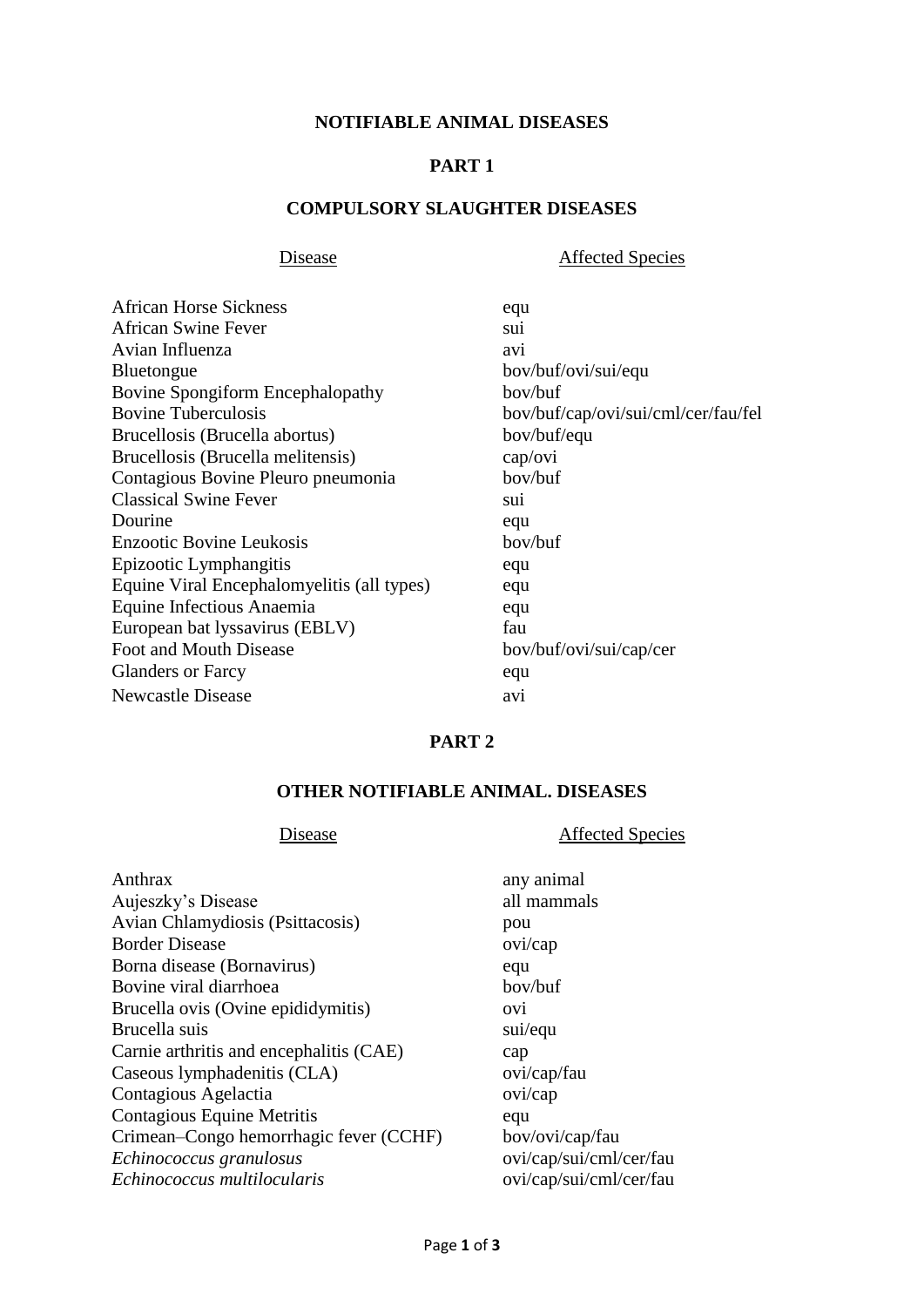|                                            | Enzootic Abortion of Ewes (Ovine Chlamydiosis)              | ovi/cap                              |  |
|--------------------------------------------|-------------------------------------------------------------|--------------------------------------|--|
| Epizootic haemorrhagic virus disease       |                                                             | cer                                  |  |
| Equine viral arteritis                     |                                                             | equ                                  |  |
| <b>Equine Viral Arteritis</b>              |                                                             | equ                                  |  |
| Filariosis                                 |                                                             | ovi/sui/can/fau                      |  |
|                                            | Fowl Cholera (pasteurellosis)                               | avi/fau                              |  |
| <b>Fowl Pox</b>                            |                                                             | avi/fau                              |  |
|                                            | Fowl Typhoid and pullorum disease                           |                                      |  |
|                                            | (Salmonella enterica)                                       | avi                                  |  |
| Hendra virus infection                     |                                                             | equ                                  |  |
|                                            | Infectious Bovine Rhinotracheitis                           | bov/buf                              |  |
| <b>Infectious Bronchitis</b>               |                                                             | avi                                  |  |
| Infectious coryza                          |                                                             | avi                                  |  |
| Japanse Encephalitis                       |                                                             | equ/sui                              |  |
| Leishmaniasis                              |                                                             | equ/can                              |  |
|                                            | Leptospirosis (Leptospira hardjo)                           | bov/sui/ovi/cap/buf/cer              |  |
| Lumpy skin disease                         |                                                             | bov/buf                              |  |
| Maedi-visna                                |                                                             | ovi                                  |  |
| Mareks disease                             |                                                             | avi                                  |  |
| Melioidosis                                |                                                             | ovi/cap                              |  |
| New World Screwworm                        |                                                             |                                      |  |
|                                            | (Cochliomyia hominivorax)                                   | bov/buf/ovi/cap/cml/sui/can/fel/fau  |  |
| Nipah virus encephalitis                   |                                                             | <b>SUI</b>                           |  |
| Old World Screwworm (Cochliomyia bezziana) |                                                             | bov/buf/ovi/cap/cml/sui/avi/lep/can/ |  |
|                                            |                                                             | fel/fau                              |  |
|                                            | Ovine Epididymitis (Brucella Ovis)                          | ovi                                  |  |
| Ovine Pulmonary Adenomatosis (jaagseikte)  |                                                             | ovi/cap                              |  |
| Paratuberculosis (Johne's Disease)         |                                                             | bov/buf/ovi/cap                      |  |
| Peste des petits ruminants (PPR)           |                                                             | ovi/cap                              |  |
| Porcine Cysticercosis                      |                                                             | sui                                  |  |
| Q fever                                    |                                                             | bov/ovi/cap/buf/equ                  |  |
| <b>Rift Valley fever</b>                   |                                                             | bov/buf                              |  |
| Scrape                                     |                                                             | ovi/cap                              |  |
| Surra (Trypanosoma evansi)                 |                                                             | bov/buf/equ/cml                      |  |
| Teschovirus encephalomyelitis              |                                                             | sui                                  |  |
|                                            | Transmissible gastroenteritis                               | sui                                  |  |
| Trichonella spp.                           |                                                             | sui                                  |  |
| Tularemia                                  |                                                             | lep/fau                              |  |
| Vesicular stomatitis                       |                                                             | bov/buf/equ                          |  |
| Warble fly                                 |                                                             | bov/buf/equ                          |  |
| West Nile virus                            |                                                             | equ                                  |  |
| "avi"                                      | poultry and any other bird                                  |                                      |  |
| "bov"                                      | bovine (cattle and any other animal of the bovine species). |                                      |  |
| "buf"                                      | buffalo.                                                    |                                      |  |
| "can"                                      | canidae (includes animal such as dogs)                      |                                      |  |
|                                            |                                                             |                                      |  |

"cap" caprine (goats and any other animal of the caprine species).

- "cer" cervidae (includes animals such as deer).
- "cml" camelidae (includes animal such as camels).<br>"fau" any susceptible wild fauna.
- any susceptible wild fauna.